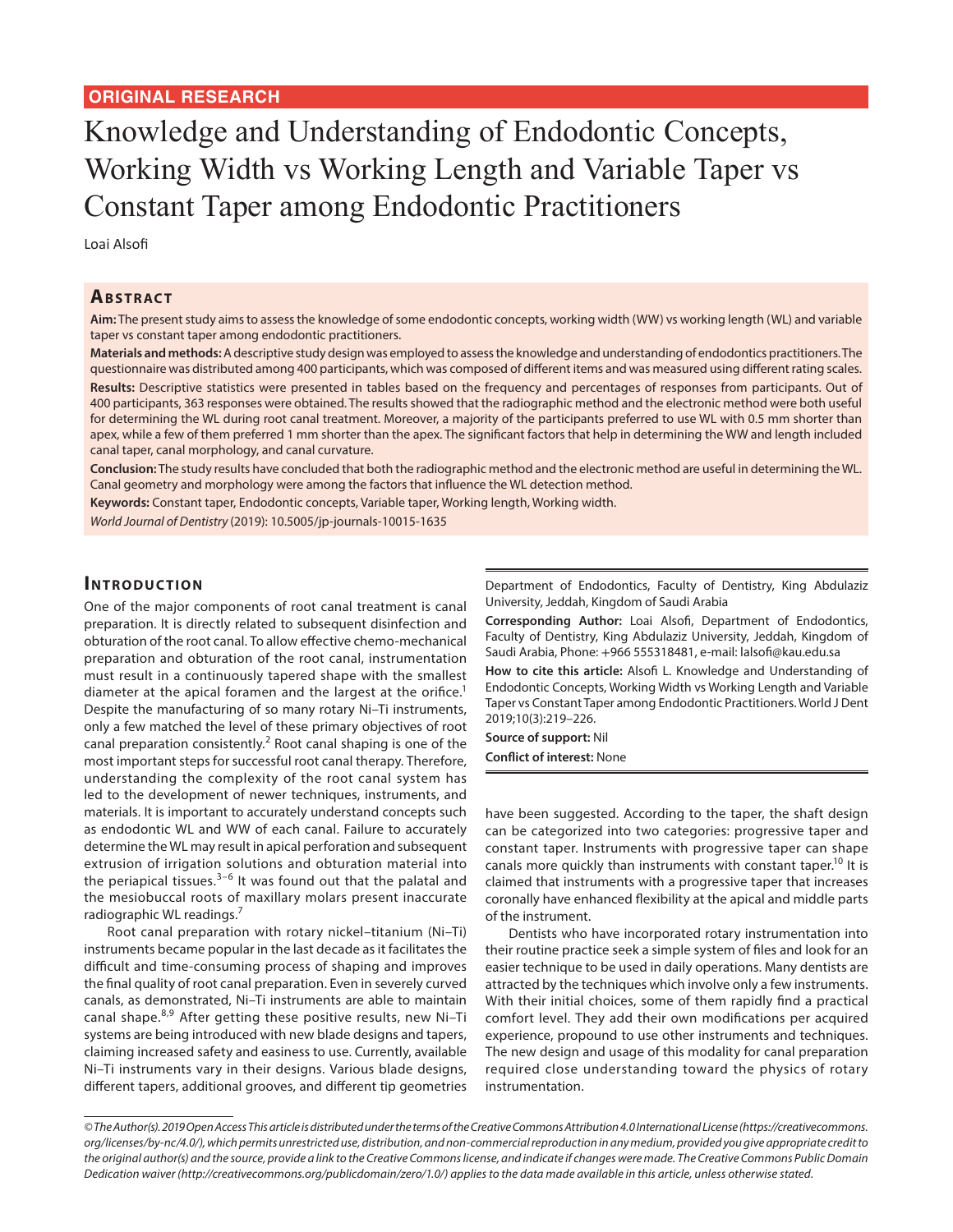The present study aims to assess the knowledge of some endodontic concepts, WW vs WL and variable taper vs constant taper among endodontic practitioners.

# **MATERIALS AND METHODS**

This study was based on a descriptive design to assess the knowledge and understanding of endodontics practitioners. The study was conducted at the Faculty of Dentistry, King Abdulaziz University, Jeddah, Kingdom of Saudi Arabia. An informed consent form has been signed by all the participants based on their willingness by ensuring their confidentiality and anonymity throughout the study period.

The study data were collected using a primary data collection approach (survey questionnaire), which included WW, WL, variable taper, and constant taper. The questionnaire was based on two sections: demographics and questions comprising a total of 21 questions. The questionnaire has been distributed to the potential participants through an online survey. A total of 400 dental practitioners from different dental sectors in Saudi Arabia were approached, out of which only 363 answered the questionnaire completely. The variables listed in the questionnaire were composed of different items and were measured using different rating scales.

Descriptive statistics were used to present the frequencies and percentages of the demographic variables, while cross-tabulation was performed to show the knowledge and understanding of endodontic concepts among practitioners.

# **RESULTS**

A total of 400 participants were approached initially from which only 363 participants had completely returned the questionnaire and, therefore, were considered as the final sample for the study.

Table 1 presents the descriptive statistics based on the demographic's variables, including gender, age, years in practice, and academic degrees. Gender distribution of the participants was of the following: 70% of females and 30% of males. Most of the participants had experience of less than 1 year (51.51%), followed by 2–5 years (31.6%), and more than 10 years (9.09%). Most of the participants possess a bachelor's degree (87.05%).

# **WL** AND WW

This section presents the definition, determination, significance, measurement, and factors affecting WL and WW. Table 2 shows the definition and determination of WL and reveals the definition of WL as "The distance between the reference point coronally and the anatomical apex" (37.19%). Most of the participants stated that both the radiographic method and the electronic method are used to determine the WL (78.23%).

Table 3 presents the significance of WL by listing the most important factors. These factors include "Determine the instrument length in the canal" (14.6%), "Limits the depth to which the canal filling may be placed" (11.29%), and "Determination of the success of treatment" (3.3%). Most of the participants stated that "0.5 mm shorter than the apex" is the accurate measurement of WL. However, a few of the participants preferred to use WL with 1 mm shorter than the apex (Table 4).

The determination of WL and WW is affected by several factors (Table 5). In this regard, canal morphology, canal taper, and canal curvature were the most important factors to determine the WW and the WW (57%).

|                                 | Descriptive statistics |       |
|---------------------------------|------------------------|-------|
| Variables                       | n                      | %     |
| Gender                          |                        |       |
| Male                            | 109                    | 30    |
| Female                          | 254                    | 70    |
| Age                             |                        |       |
| $21 - 30$                       | 282                    | 77.7  |
| $31 - 40$                       | 55                     | 15.15 |
| $41 - 50$                       | 24                     | 6.61  |
| $51 - 60$                       | $\overline{2}$         | 0.55  |
| Years in practice               |                        |       |
| Less than 1 year                | 187                    | 51.51 |
| $2-5$ years                     | 115                    | 31.6  |
| 6-10 years                      | 28                     | 7.71  |
| More than 10 years              | 33                     | 9.09  |
| Academic degrees                |                        |       |
| <b>Bachelors</b>                | 316                    | 87.05 |
| <b>Masters</b>                  | 12                     | 3.3   |
| PhD                             | 4                      | 1.1   |
| Doctorate                       | 3                      | 0.8   |
| International board certificate | 6                      | 1.65  |
| Saudi board certificate         | 20                     | 5.50  |

**Table 1:** Demographic distribution of the participants

**Table 2:** Frequency and percentage of reponses to the definition and the method of determination of WL

Diploma 2 0.55

|                                                                                 | n   | %     |
|---------------------------------------------------------------------------------|-----|-------|
| Definition of working length                                                    |     |       |
| The distance between the reference point<br>coronally and the anatomical apex   | 135 | 37.19 |
| The distance between the reference point<br>coronally and the radiographic apex | 126 | 34.71 |
| Both are true                                                                   | 95  | 26.17 |
| None of the above are true                                                      | 6   | 1.65  |
| I do not know the right answer                                                  | 1   | 0.2   |
| Determination of working length                                                 |     |       |
| Radiographic method                                                             | 17  | 4.68  |
| Electronic apex locator                                                         | 61  | 16.8  |
| Both                                                                            | 284 | 78.23 |
| I do not know the right answer                                                  |     | 0.2   |

#### **Table 3:** Factors that test significance of WL

| Significance of working length                               | n   | %     |
|--------------------------------------------------------------|-----|-------|
| Determine the instrument length in the canal                 | 53  | 14.6  |
| Limits the depth to which the canal filling<br>may be placed | 41  | 11.29 |
| Limits the postoperative pain and discomfort                 | 4   | 1.1   |
| Determination of the success of treatment                    | 12  | 3.3   |
| All of the above                                             | 243 | 67    |
| I do not know the right answer                               | 10  | 2.75  |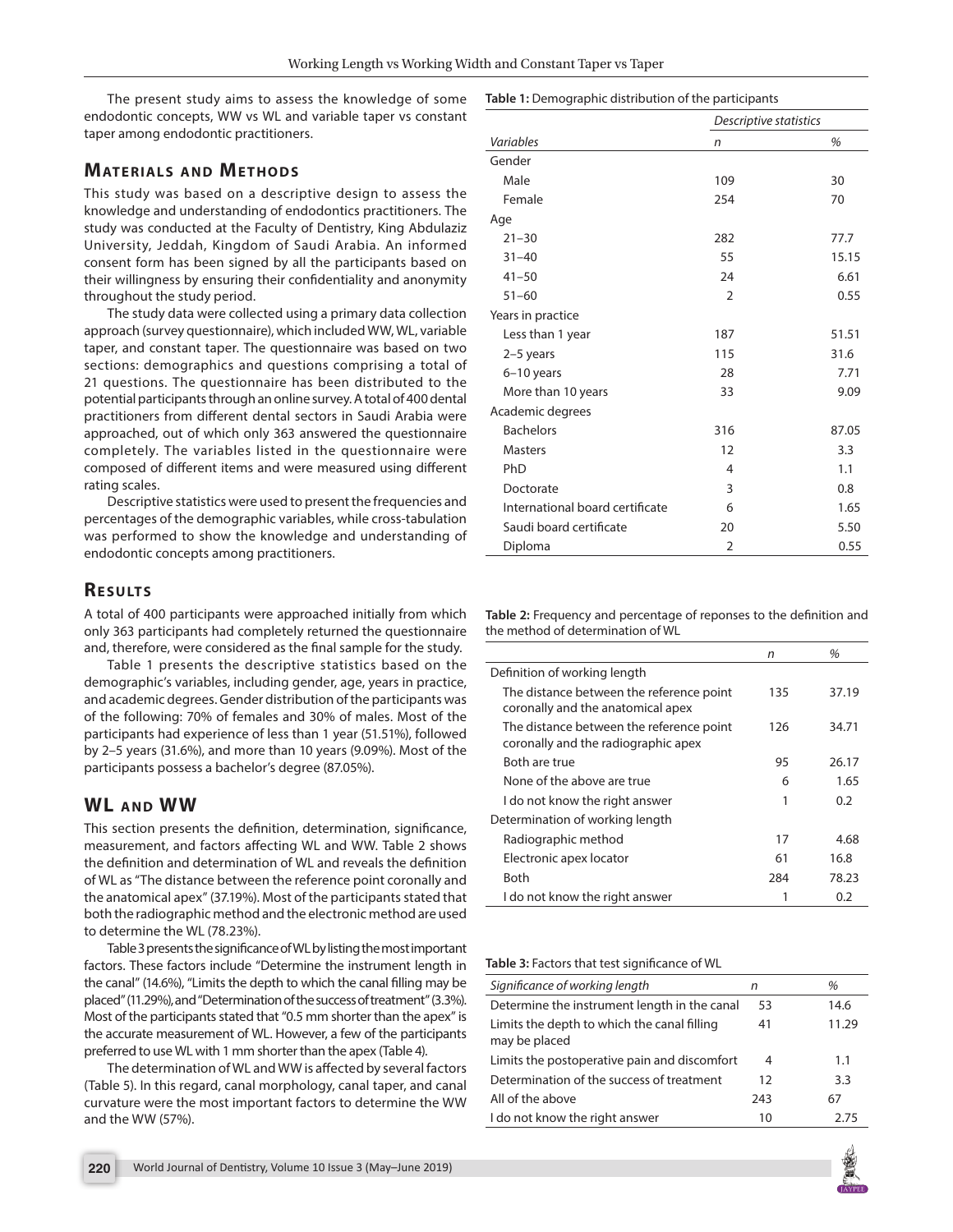**Table 4:** A question to verify the preferred WL extension among participants

| Measurement of working       |     |       |
|------------------------------|-----|-------|
| length                       | n   | %     |
| 0.5 mm shorter than the apex | 200 | 55    |
| 1 mm shorter than the apex   | 88  | 25    |
| None of the above            | 75  | 20.66 |

**Table 5:** Factors that affect the determination of WW and WL

| <b>Factors</b>                 | n   | %    |
|--------------------------------|-----|------|
| Canal morphology               | 52  | 8.25 |
| Canal taper                    | 33  | 9    |
| Canal curvature                | 16  | 4    |
| All of the above               | 207 | 57   |
| I do not know the right answer | 55  | 15   |
|                                |     |      |

# **VARIABLE AND CONSTANT TAPER**

This section presents the knowledge and understanding of variable and constant tapers in the form of meaning, and types of files according to the taper. Table 6 presents the meaning of variable and constant taper. Most of the participants understand variable taper as "a series of rotary files that have the same common apical tip size but vary in their tapers" (29.7%), whereas participants reveal the meaning of constant taper as "a series of files with a constant taper with varying apical tip sizes" (46.8%).

Table 7 presents the features of variable and constant taper files and shows the following result: "conservative in the coronal third of the radicular dentin" as the most important feature of the variable taper (23.96%) and constant taper, respectively (33.3%).

Table 8 presents the different types of files, weather variable taper, or constant taper. The findings showed the preference of protaper next as the most important type of variable taper file (66.39%), whereas K-Flexofiles were the most important type of the constant taper file (74.38%).

# **PREPARATIONS USING VARIABLE AND CONSTANT TAPER**

This section shows the effectiveness of variable and constant tapers in canal preparation (Table 9). The findings showed that variable

**Table 6:** Definitions of variable and constant taper

|                                                                                                  | n   | %     |
|--------------------------------------------------------------------------------------------------|-----|-------|
| Meaning of variable taper                                                                        |     |       |
| A series of rotary files that have the same<br>common apical tip size but vary in their tapers   | 108 | 29.7  |
| A series of files with a constant taper and with<br>varying apical tip sizes                     | 97  | 26.7  |
| Using single NITI file with variable taper                                                       | 54  | 14.8  |
| I do not know the right answer                                                                   | 104 | 28.65 |
| Meaning of variable taper                                                                        |     |       |
| A series of rotary files that have the same com-<br>mon apical tip size but vary in their tapers | 95  | 26    |
| A series of files with a constant taper and with<br>varying apical tip sizes                     | 170 | 46.8  |
| Using single Ni Ti file with constant taper                                                      | 98  | 27    |

**Table 7:** Features of variable and constant taper

|                                                         | n   | %     |
|---------------------------------------------------------|-----|-------|
| Features of variable taper                              |     |       |
| Decrease the possibility of fracture                    | 41  | 11    |
| Conservative in the coronal third of the root<br>canal  | 87  | 23.96 |
| Facilitates the cone fit                                | 35  | 9     |
| Faster preparation of the coronal third of the<br>canal | 65  | 17.9  |
| I do not know the right answer                          | 135 | 37.19 |
| Features of constant taper                              |     |       |
| Decrease the possibility of fracture                    | 44  | 12    |
| Conservative in the coronal third of the root<br>canal  | 121 | 33.3  |
| Associated with thermoplastic obturation                | 20  | 5.5   |
| Faster preparation of the coronal third of the<br>canal | 53  | 14.6  |
| I do not know the right answer                          | 125 | 34.4  |

**Table 8:** A question to test the knowledge of taper characteristics of different rotary files

|                    | n   | %     |
|--------------------|-----|-------|
| Variable taper     |     |       |
| Protaper next      | 241 | 66.39 |
| Protaper universal | 85  | 23.4  |
| Protaper gold      | 37  | 10    |
| Constant taper     |     |       |
| Revo-S             | 74  | 20.3  |
| K-Flexofiles       | 270 | 74.38 |
| I-Race             | 19  | 5.2   |

**Table 9:** A question to test preparations features of variable taper and constant taper rotary files

|                                                   | taper | Variable Constant All of the<br>taper | above | I do not<br>know the<br>right answer |
|---------------------------------------------------|-------|---------------------------------------|-------|--------------------------------------|
| High efficiency<br>of cleaning and<br>debridement | 91    | 56                                    | 122   | 94                                   |
| Resistance and<br>retention form                  | 106   | 62                                    | 94    | 101                                  |
| Better prognosis                                  | 144   | 65                                    | 154   |                                      |

taper is used for better prognosis (*n*= 144), whereas constant taper is used for maintaining resistance and retention form  $(n = 62)$ .

## **Dis c u s sio n**

The results of the present study showed that the radiographic method and the electronic method were useful in determining the WL as narrated by the majority of the participants. The success of root canal treatment depends on the apical termination of obturation, for which, the WL is an important element. A study conducted by Rambabu et al. evaluated the preoperative WL in radiograph and grid radiograph.<sup>11</sup> This approach was concerned with the electronic apex locator within the single-rooted teeth. As compared with the conventional WL and apex locator WL, grid WL and apex locator WL showed a high correlation. Therefore,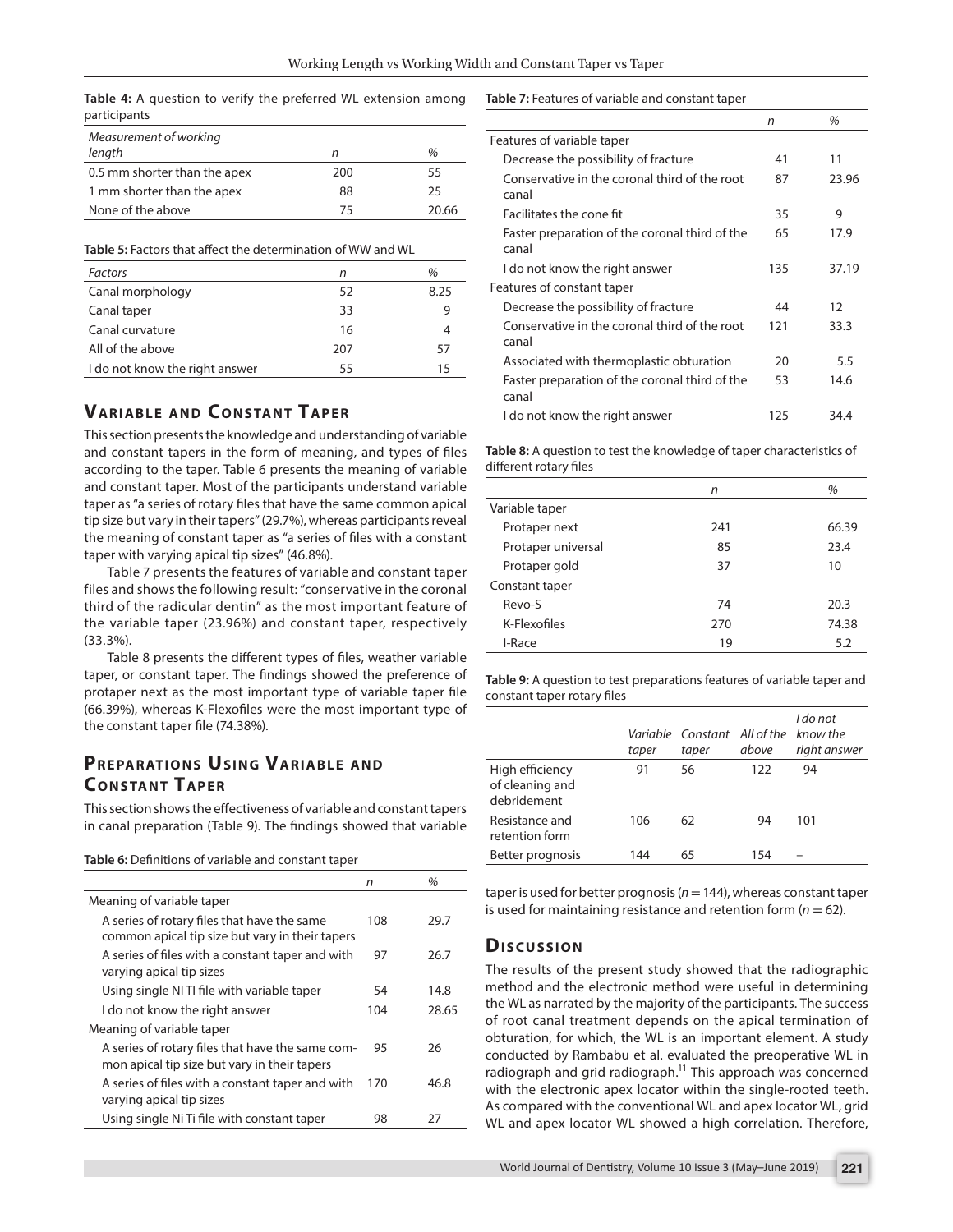radiographic grid along with the apex locator is considered as an effective measuring tool for a single-rooted tooth.

## Another similar study conducted by Carneiro et al. focused on the accuracy of electronic apex locator for determining the real WL in comparison to the radiographic method.12 The study results showed that there was a no significant difference between the electronic and radiographic methods. Therefore, it can be concluded that the WL of root canals can be easily determined through electronic apex locator as it is a reliable and accurate method, which optimizes the endodontic procedure in clinical practice. According to the results of the present study, a majority of the study participants reported that the accurate measurement of WL is 0.5 mm shorter than the radiographic apex. At present, apex locators are extensively used in the endodontic therapy and these devices have become

indispensable in the clinical practice. The field of endodontics has gained attention to a new level with the advent of new inventions that enter this field each day. This has resulted in the shift in direction for a root canal from biomechanical preparation to chemo-biomechanical preparation. The access of endodontic irrigants to the WL during treatment is significant, although root canal treatment should not only depend on proper cleaning and shaping procedures.<sup>13</sup> The endodontic treatment provides predictable clinical results when instrumentation and obturation reach the apical foramen. The results of the present study have demonstrated that there were some participants who were in favor of using WL that is 1 mm shorter than the apex. It was shown that working at 1 mm shorter than the apex resulted in the reduction of cracks in the apical region.<sup>14</sup>

Using radiographs alone to determine the WL presents some difficulty when the needed adjustment is more than 1 mm.<sup>15</sup> Different radiographic conditions affect the accuracy of WL determination.<sup>16</sup> A study conducted by Gutmann showed that establishment of WL close to the canal exit or slightly short to the apical foramen is required for cleaning the entire length of the canal.<sup>17</sup> The same study has also revealed that the files placed to the apical extent of the root will likely be outside the confines of the canal, because the root apex may present with several morphological variations in the presence of apical resorption.<sup>17</sup> A ledge is likely to be created through modification of instrumentation that is associated with re-determination of WL.<sup>18</sup> The use of the Root ZX apex locator combined with radiographs is recommended for WL determination.<sup>19</sup> In another study, it was found out that that the location of the apical foramen can be determined using radiographs.<sup>20</sup>

The present study aimed to understand some endodontic concepts, WW vs WL and variable taper vs constant taper among participants. The factors that help in determining the WW and WL include canal taper, canal morphology, and canal curvature. The study results have preferred protaper next as the most important type of variable taper file, whereas K-Flexofiles were the most important type of the constant taper file.

# **CONCLUSION**

The study results have concluded that variable and constant tapers both play an effective role in canal preparation. It also showed that both the radiographic method and the electronic method are both useful in the determination of WL. One limitation of the study was that it did not assess factors that may increase the difficulty of root canal preparation or instrumentation.

# **CLINICAL SIGNIFICANCE**

The study tests the importance of the understanding of endodontic concepts in the success of root canal treatment.

# **ACKNOWLEDGMENTS**

The author is very thankful to all the associated personnel in any reference that contributed in/for the purpose of this research.

## **Re f e r e n c e s**

- 1. Michael HU, Lsmann O. Mechanical preparation of root canals: shaping goals, techniques and means. Endodontic Topics 2005;10: 30–76. DOI: 10.1111/j.1601-1546.2005.00152.x.
- 2. Schafer E, Erler M, et al. Comparative study on the shaping ability and cleaning efficiency of rotary Mtwo instruments. Part 1. Shaping ability in simulated curved canals. Int Endod J 2006;39(3):196–202. DOI: 10.1111/j.1365-2591.2006.01074.x.
- 3. Seltzer S, Bender IB, et al. Endodontic failures–an analysis based on clinical, roentgenographic, and histologic findings. I. Oral Surg Oral Med Oral Pathol 1967;23(4):500–516.
- 4. Swartz DB, Skidmore AE, et al. Twenty years of endodontic success and failure. J Endod 1983;9(5):198–202. DOI: 10.1016/S0099- 2399(83)80092-2.
- 5. Sjogren U, Hagglund B, et al. Factors affecting the long-term results of endodontic treatment. J Endod 1990;16(10):498–504. DOI: 10.1016/ S0099-2399(07)80180-4.
- 6. Smith CS, Setchell DJ, et al. Factors influencing the success of conventional root canal therapy—a five-year retrospective study. Int Endod J 1993;26(6):321–333. DOI: 10.1111/j.1365-2591.1993.tb00765.x.
- 7. ElAyouti A, Weiger R, et al. Frequency of overinstrumentation with an acceptable radiographic working length. J Endod 2001;27(1):49–52.
- 8. Sel D. Efficiency of rotary nickel-titanium FlexMaster instruments compared with stainless steel hand K-Flexofile—Part 1. Shaping ability in simulated curved canals. Int Endod J 2002;35(6):13.
- 9. Yang GB, Zhou XD, et al. Shaping ability of progressive vs constant taper instruments in curved root canals of extracted teeth. Int Endod J 2007;40(9):707–714. DOI: 10.1111/j.1365-2591.2007.01296.x.
- 10. Veltri M, Mollo A, et al. A comparative study of Endoflare-Hero Shaper and Mtwo NiTi instruments in the preparation of curved root canals. Int Endod J 2005;38(9):610–616. DOI: 10.1111/j.1365- 2591.2005.00989.x.
- 11. Rambabu T, Srikanth V, et al. Comparison of Tentative Radiographic Working Length with and without grid vs Electronic Apex Locator. Contemp Clin Dent 2018;9(1):88–91. DOI: 10.4103/ccd.ccd\_790\_17.
- 12. Carneiro JA, de Carvalho FMA, et al. Comparison of working length determination using apex locator and manual method-*ex vivo* study. Dentistry and Medical Research 2016;4(2):39–43. DOI: 10.4103/ 2348-1471.184730.
- 13. Sharma A, Kurtzman GM, et al. Accuracy comparison of three different electronic apex locators in single-rooted teeth—an *in vitro* study. Endodontic practice 2018;11(1):3. DOI: 10.1111/j.1747- 4477.2006.00020.x.
- 14. Adorno CG, Yoshioka T, et al. The effect of working length and root canal preparation technique on crack development in the apical root canal wall. Int Endod J 2010;43(4):321–327. DOI: 10.1111/j.1365- 2591.2010.01684.x.
- 15. Cox VS, Brown Jr CE, et al. Radiographic interpretation of endodontic file length. Oral Surg Oral Med Oral Pathol 1991;72(3):340–344. DOI: 10.1016/0030-4220(91)90230-A.
- 16. Orafi I, Worthington HV, et al. The impact of different viewing conditions on radiological file and working length measurement. Int Endod J 2010;43(7):600–607. DOI: 10.1111/j.1365-2591.2010.01744.x.
- 17. Gutmann JL. Apical termination of root canal procedures—ambiguity or disambiguation? Evidence-Based Endodontics 2016;1(1):4. DOI: 10.1186/s41121-016-0004-8.

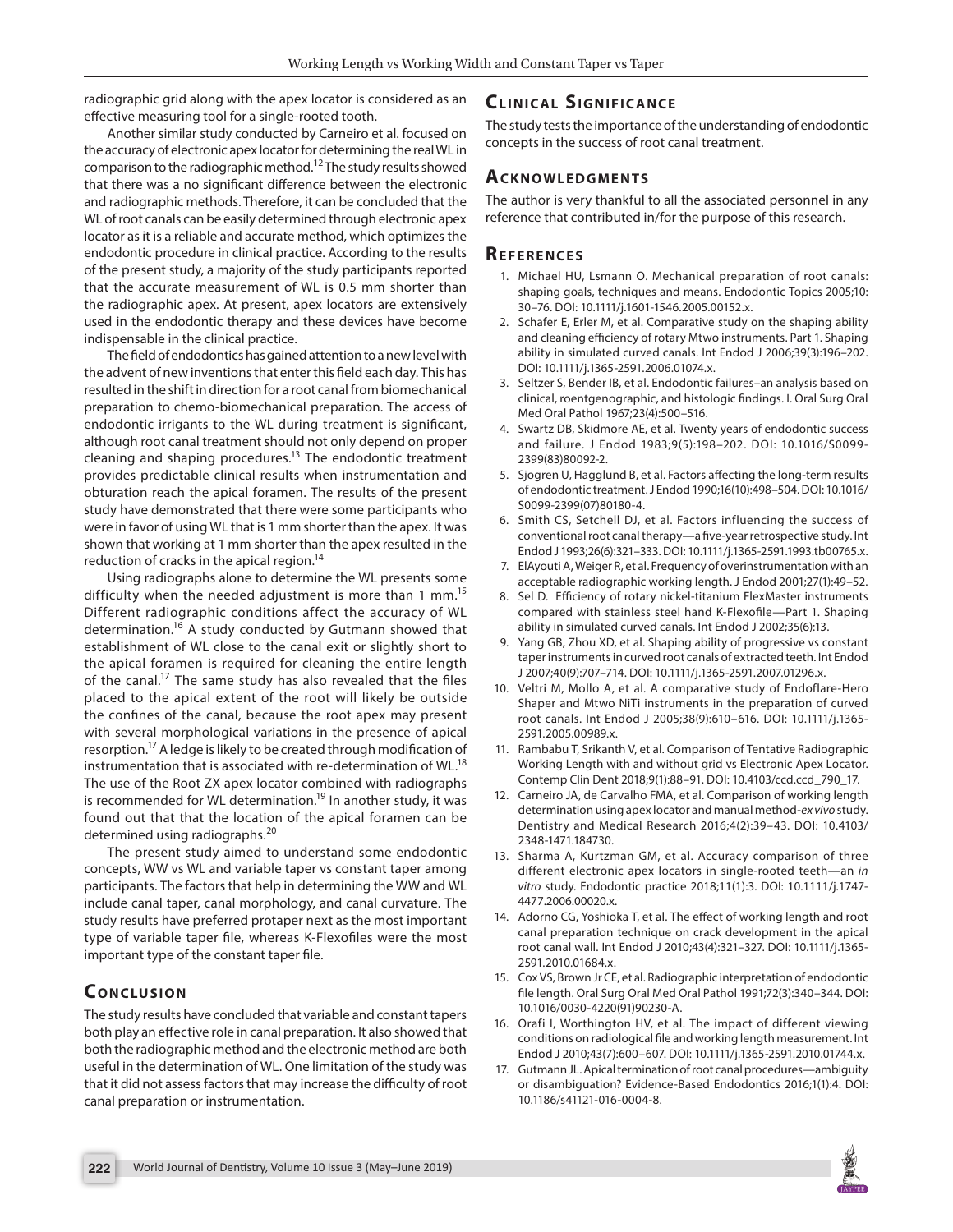- 18. Sinai I, Seltzer S, et al. Biologic aspects of endodontics. II. Periapical tissue reactions to pulp extirpation. Oral Surg Oral Med Oral Pathol 1967;23(5):664–679.
- 19. Kim E, Marmo M, et al. An *in vivo* comparison of working length determination by only root-ZX apex locator vs combining root-ZX apex locator with radiographs using a new impression technique. Oral

Surg Oral Med Oral Pathol Oral Radiol Endod 2008;105(4):e79–e83. DOI: 10.1016/j.tripleo.2007.12.009.

20. Olson AK, Goerig AC, et al. The ability of the radiograph to determine the location of the apical foramen. Int Endod J 1991;24(1):28–35. DOI: 10.1111/j.1365-2591.1991.tb00867.x.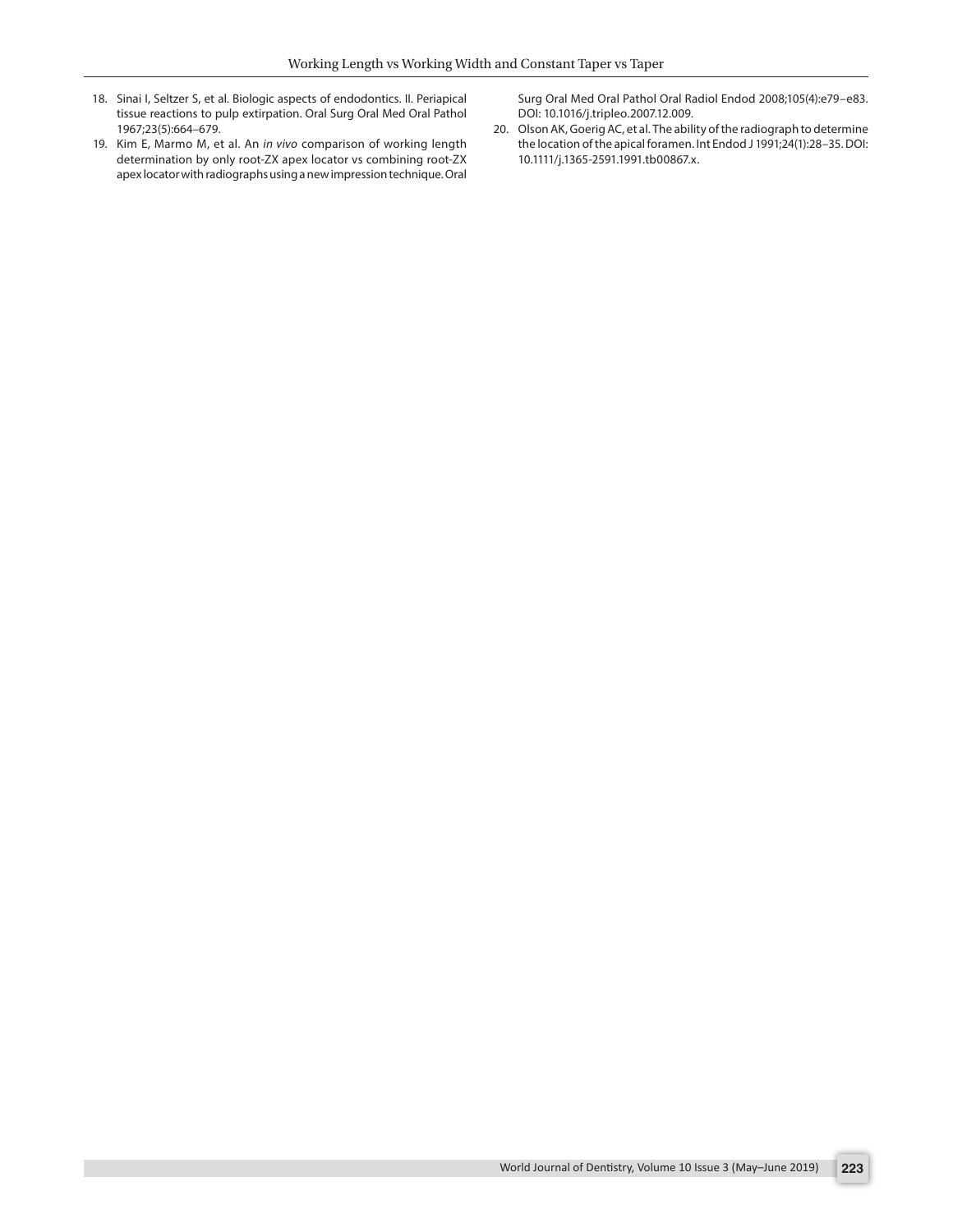# **QUESTIONNAIRE**

#### **What is your age?**

- 21–30
- $31-40$
- 41–50
- 51–60
- $\cdot$  61–70
- 71–80

#### **What is your gender?**

- Male
- Female

#### **What is your specialty?**

- Student
- General Dentist
- Endodontist
- Oral surgery
- Periodontist
- Prosthodontist
- Orthodontist
- Saudi board resident, specify
- Other

#### **Years in practice**

- Less than one year
- 2–5 years
- 6–10 years
- More than 10 years

#### **What is your highest academic degree?**

- Bachelor
- Master
- Ph.D
- Doctorate
- International board certificate
- Saudi board certificate
- Diploma

#### **Working length is defined as**

- The distance between the reference point coronally and the anatomical apex
- The distance between the reference point coronally and the radiographic apex
- Both are true
- None of the above are true
- I do not know the right answer
- **The working length is determined by**
- Radiographic method
- Electronic apex locator
- Both
- I do not know the right answer

#### **Significance of working length determination is/are to**

- Determine the instrument length in the canal
- Limits the depth to which the canal filling may be placed
- Limits the postoperative pain and discomfort
- Determination of the success of treatment
- All of the above
- I do not know the right answer

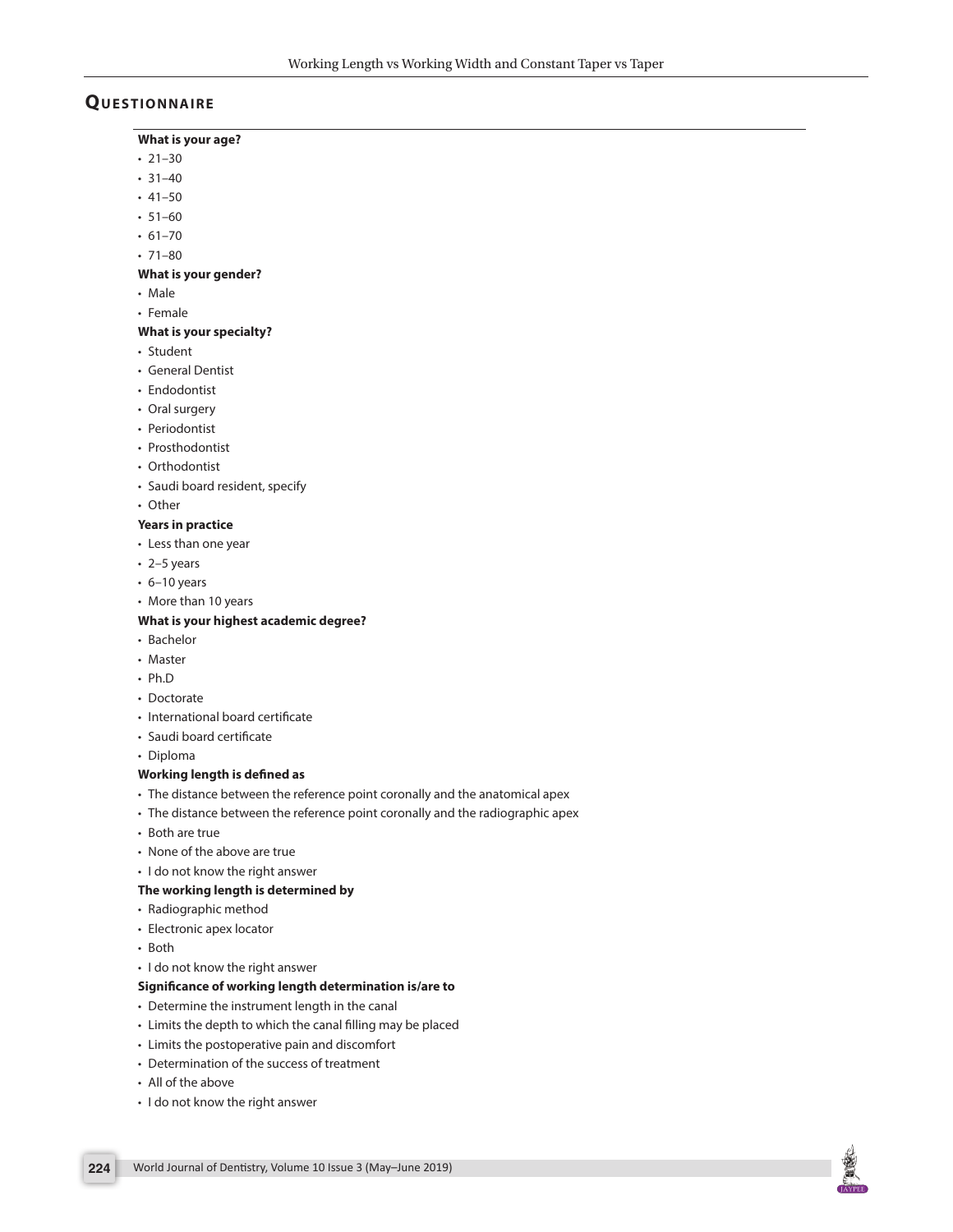#### **Working width is defined as**

- The largest diameter of the original canal size in the apical third
- The horizontal dimension of a root canal
- Both are true
- I do not know the right answer

#### **Working length should be**

- 0.5 mm shorter than the apex
- 1 mm shorter than the apex
- 2 mm shorter than the apex
- None of the above

#### **Which factor/s affect the determination of working width and working length**

- Canal morphology
- Canal taper
- Canal curvature
- All of the above
- I do not know the right answer

#### **Root canal morphology is a critically important part for both conventional and surgical root canal therapy (RTC)**

- True
- False

### **What is the meaning of the variable taper concept?**

- A series of rotary files that have the same common apical tip size but vary in their tapers
- A series of files with a constant taper such and with varying apical tip sizes
- Using single NI TI file with variable taper
- I do not know the right answer

#### **What is the characteristic feature of variable taper?**

- Promote disengagement of the instruments
- Conservative in the coronal third of the radicular dentin
- Facilitates the primary cone fit
- Preparation of the coronal third of the canal and for eliminating interferences.
- I do not know the right answer

#### **Which type of variable taper files do you use?**

- Protaper next
- Protaper Universal
- Protaper Gold

#### **What is the meaning of the constant taper concept?**

- A series of rotary files that have the same common apical tip size but vary in their tapers
- A series of files with a constant taper such and with varying apical tip sizes
- Using single NiTi file with constant taper

#### **What is the characteristic feature of constant taper files?**

- Promote disengagement of the instruments
- Conservative in the coronal third of the radicular dentin
- Associated with thermoplastic obturation
- Preparation of the coronal third of the canal and for eliminating interferences
- I do not know the right answer

#### **Which type of constant taper files do you use?**

- Revo-S
- K-Flexofiles
- I-Race.

#### **Which of these preparations has high efficiency of cleaning and debridement?**

- Variable taper prep
- Constant taper prep
- All of the above
- I do not know the right answer